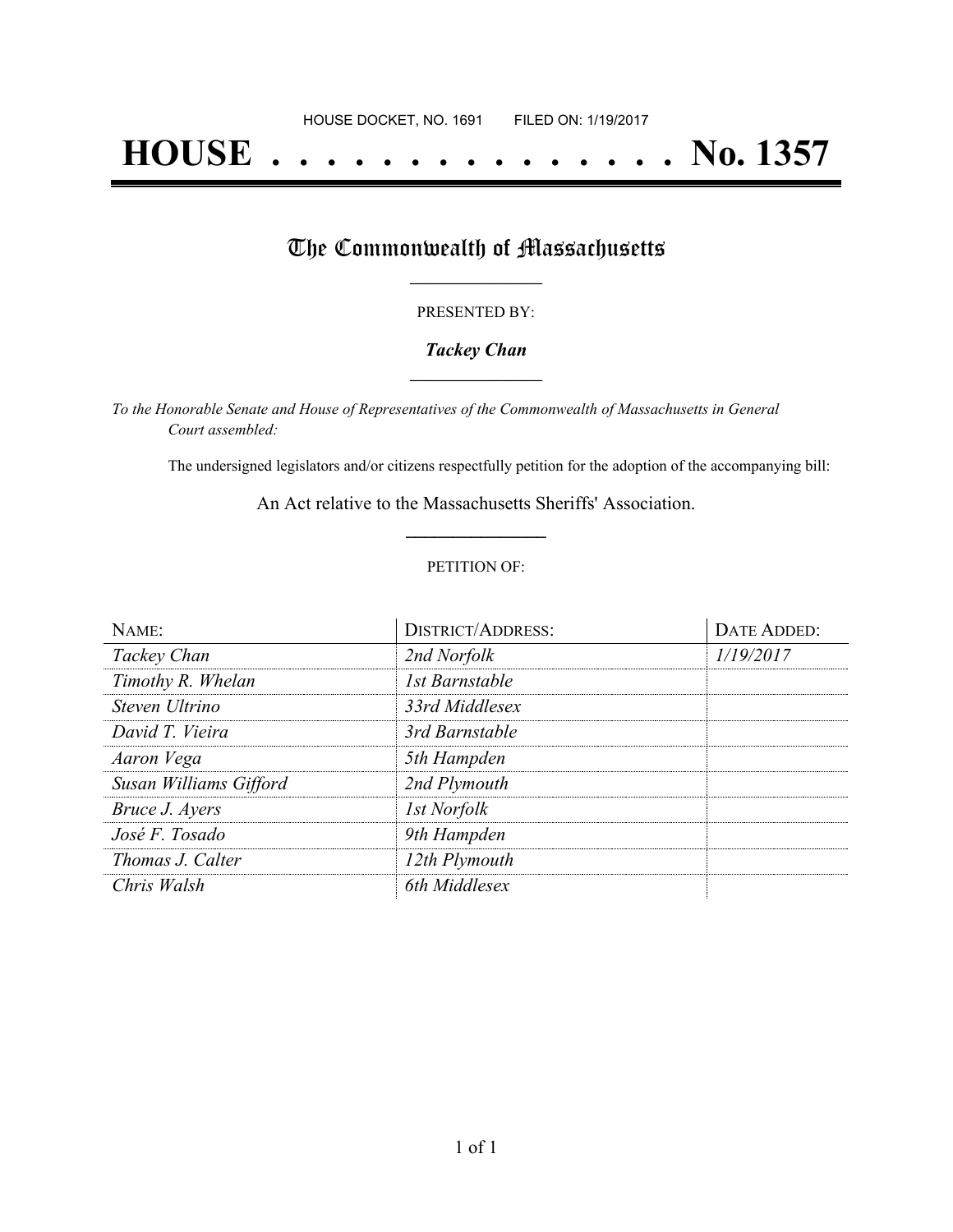## **HOUSE . . . . . . . . . . . . . . . No. 1357**

By Mr. Chan of Quincy, a petition (accompanied by bill, House, No. 1357) of Tackey Chan and others relative to the appointment of an executive director and assistant executive director to the Massachusetts Sheriffs' Association. Public Service.

#### [SIMILAR MATTER FILED IN PREVIOUS SESSION SEE HOUSE, NO. *2218* OF 2015-2016.]

### The Commonwealth of Massachusetts

**In the One Hundred and Ninetieth General Court (2017-2018) \_\_\_\_\_\_\_\_\_\_\_\_\_\_\_**

**\_\_\_\_\_\_\_\_\_\_\_\_\_\_\_**

An Act relative to the Massachusetts Sheriffs' Association.

Be it enacted by the Senate and House of Representatives in General Court assembled, and by the authority *of the same, as follows:*

1 SECTION 1. Chapter 37 of the General Laws is hereby amended by inserting at the end

2 the following new section:-

| $\overline{3}$ | Section 27. The sheriffs may appoint suitable persons to serve as executive director                 |
|----------------|------------------------------------------------------------------------------------------------------|
| $\overline{4}$ | and assistant executive director to the Massachusetts Sheriff's Association for the coordination     |
| 5              | and standardization of services and programs, the collection and analysis of data related to         |
| 6              | incarceration and recidivism and the generation of reports, technical assistance and training to     |
|                | ensure consistency in organization, operations and procedures. Said executive director and           |
| 8              | assistant executive director shall not be subject to the provisions of section forty-five of chapter |
| 9              | thirty of the Massachusetts General Laws or the provisions of chapter thirty-one and shall serve     |
| 10             | at the will and pleasure of a majority of the sheriffs.                                              |